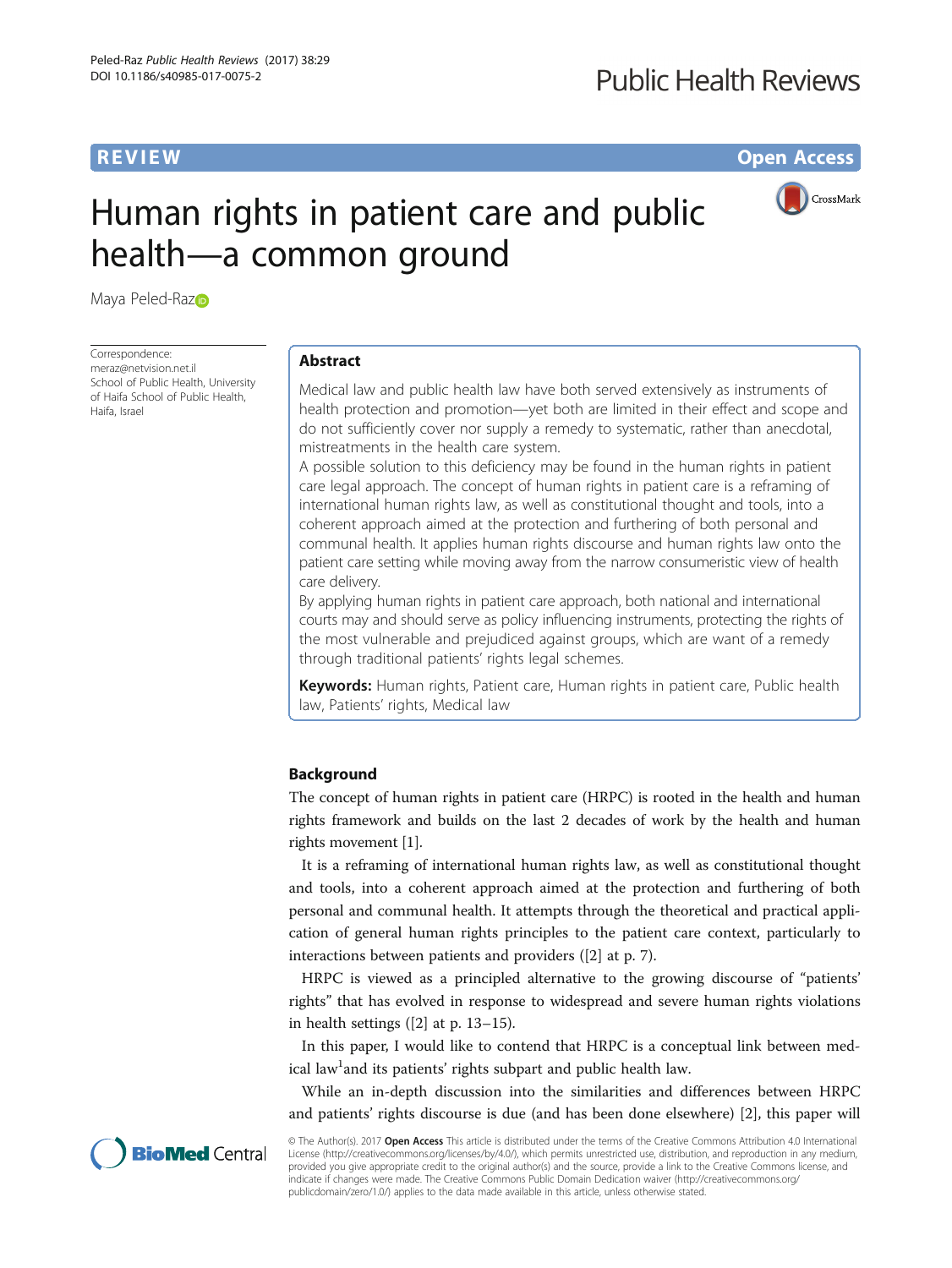focus on the correlation between HRPC and the public health legal framework, while limiting the discussion of the former topic to only central short observations.

## What are human rights?

Ethicists use the term "human rights" to describe unchallengeable, fundamental rights to which a person is inherently entitled simply because she or he is a human being. They are commonly seen as based on natural law, which is a norm that exists independently, regardless of the law enacted by people under a certain regime, society, or country. The existence of such rights derives from philosophical reasoning and argumentation, deducing binding rules of moral behavior, via the use of reason, to analyze both social and personal human nature [\[3](#page-8-0)].

Human rights, through the lens of natural law theory, are aspirational in nature and are commonly (though contestable) thought to be universal and timeless.

Legal scholars, on the other hand, use the concept of human rights to refer to a body of international law that originated in response to jarring offenses against human dignity committed during World War II [\[4](#page-9-0)]—as well as to its derivatives and complimenting arrangements on the regional and national levels. The concept of human rights, in this context, relies on texts and precedents and is enforced through treaty obligations, as well as constitutional ones.

The main international source of human rights law is the International Bill of Human Rights, comprising the United Nations Charter, the Universal Declaration of Human Rights, and two international human rights conventions—the International Covenant on Civil and Political Rights (ICCPR) and the International Covenant on Economic, Social and Cultural Rights (ICESCR) (both adopted in 1966 and entered into force in 1976).

In its preamble, the United Nations Charter articulates the international community's determination "to reaffirm faith in fundamental human rights, [and] in the dignity and worth of the human person." The Charter, as a binding treaty, pledges member states to promote universal respect for, and observance of, human rights and fundamental freedoms for all, without distinction as to race, sex, language, or religion [[4](#page-9-0)].

Over the years, states have created an extensive array of international conventions, declarations, and organizational frameworks to protect human rights. These conventions reflect the human rights norms that the signatory states undertake to meet and guarantee. In America,<sup>2</sup> Europe,<sup>3</sup> and Africa<sup>4</sup> states established separate regional systems to promote and protect human rights, which include enforcement mechanisms.

In order to fulfill their treaty obligations, as well as independently of that, many states have incorporated a human rights protection scheme into their national constitutional and regulatory frameworks—articulating their tailored commitment to the furthering and protection of human rights within their borders.

## Laying the ground: medical law and public health law

Patient care and public health are two complementary and interrelated approaches for promoting and protecting health. Yet, patient care and public health can and also must be differentiated because in several important ways, they are not the same [\[5](#page-9-0)].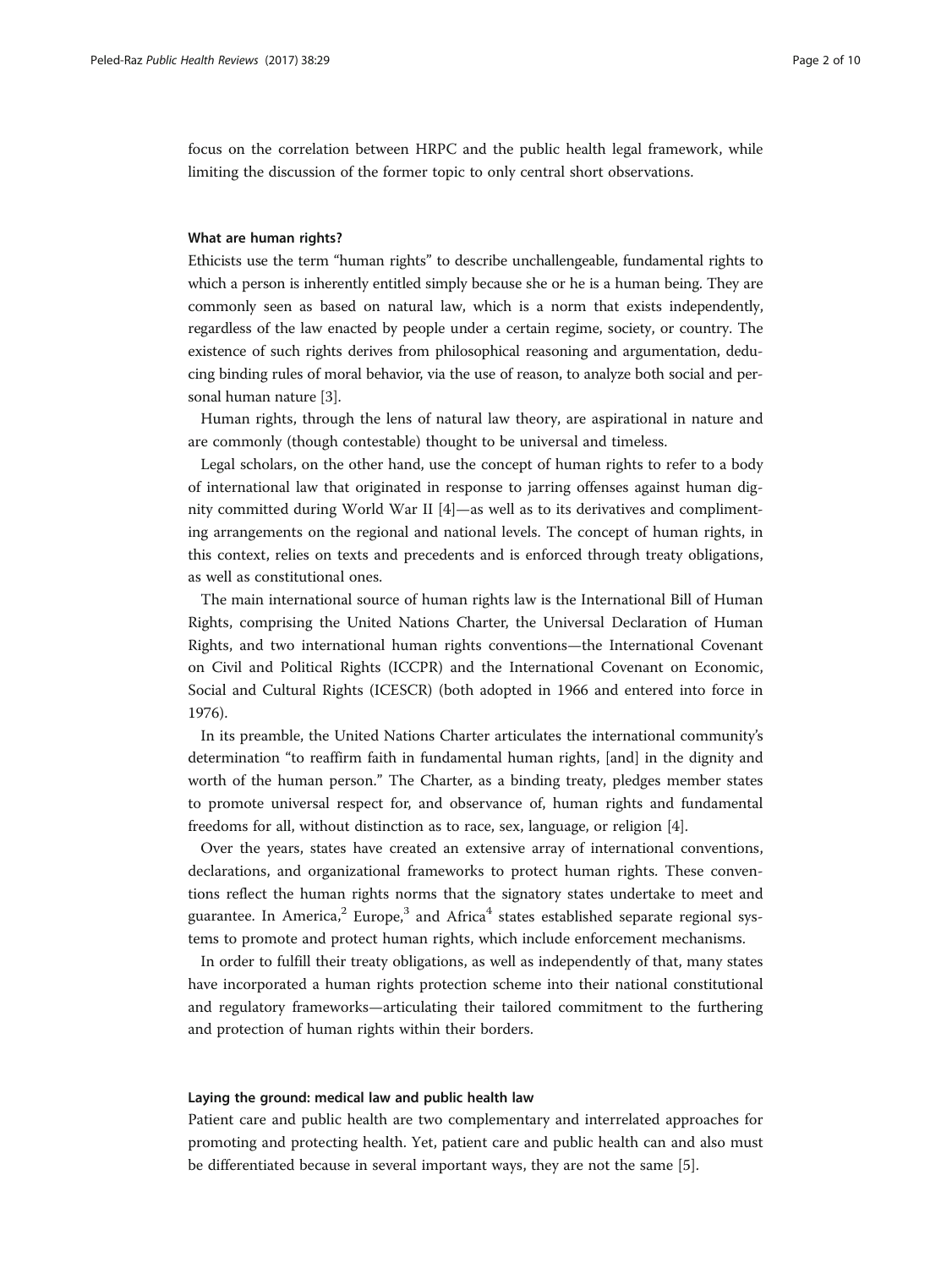Patient care refers to the prevention, treatment, and management of illness and the preservation of physical and mental well-being through services offered by health professionals (or non-professionals under their supervision) [[6\]](#page-9-0). Conversely, public health, as per the Institute of Medicine, "is what we, as a society, do collectively to assure the conditions for people to be healthy." [\[7\]](#page-9-0). The fundamental difference involves the population emphasis of public health, which contrasts with the essentially individual focus of medical care. Public health identifies and measures threats to the health of populations, develops governmental policies in response to these concerns, and seeks to assure certain health and related services. In contrast, patient care focuses on individuals—diagnosis, treatment, relief of suffering, and rehabilitation [[5](#page-9-0)].

Medical law (along with its patients' rights subpart) and public health law have both long been used to protect and further human rights: the first through attempting to regulate professional conduct in patient care and the second by attempting to regulate public health engagements.

## The patients' rights legal approach

The medical law governs professional conduct in the patient care sphere primarily through civil law—torts law mainly. It zeros on the interaction between patients and caretakers in the patient care setting—and specifically sets its focus on the obligations of the caretaker in that relationship. It is relevant and applicable in cases where the individual—receiving or seeking treatment—suffers direct harm, due to a breach of his right to good care. Good care has been viewed to consist of not only competent and skilled practices but also of respect of patients' rights—their ability to lead treatment decisions instead of being led through them, to maintain control of the information divulged to them and to others, to receive equal care in a non-discriminatory fashion, and to leave the health care facility when desiring so and so on.

While these rights stem directly from the fiduciary attributes of the doctor-patient relationship [\[8](#page-9-0)], they have gradually taken on a consumeristic form [[9\]](#page-9-0). Policy analysts began to think about the potential role of patients as customers in the 1930s, in response to the rapidly rising costs of medical care ([\[8](#page-9-0)] at p. 586). In the 1960s, consumerist ethos has been warmly embraced by medical law as an aspect of the patients' rights movement that challenged physician paternalism [\[10](#page-9-0)] and has gained additional force in the 1980s in light of the desire to shield patients from harm due to the rising need to rationalize medical expenditures [[11\]](#page-9-0).

Within this consumeristic framework, patients' rights are seen as placing what resembles contractual obligations on the shoulders of health professionals—therein viewed as service providers. These obligations, when not fulfilled, may be grounds for a civil lawsuit, demanding compensation for damages—caused due to the direct violation of the right itself and/or due to physical damage that may have been caused by the said violation.

In the last 50 years, specific aspects of what good care is—and thus what a patient has a right to expect when entering the health care system—have been codified in key national and regional instruments ([[2\]](#page-8-0) at p. 13). These codes, along with court decisions awarding damages for breaches of patients' rights, have gone a long way in furthering patients' rights to good care. With that being said, key limitations must be noted to the scope of the protection rendered to human rights under the patients' rights doctrine.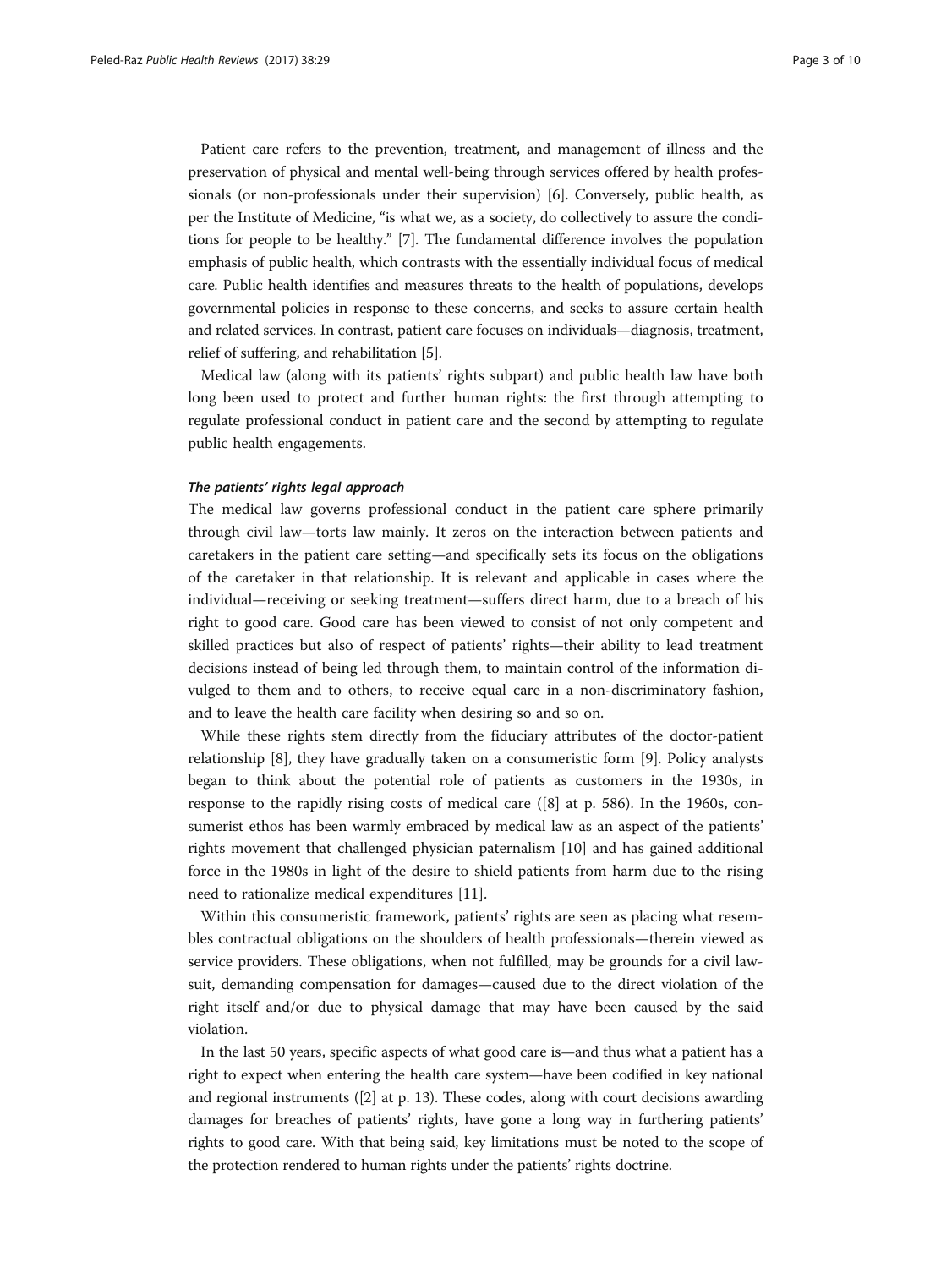First, the patients' rights doctrine leaves out the rights of other stakeholders in health care delivery, focusing exclusively on patients ( $[2]$  $[2]$  $[2]$  at p. 14). It does not, for example, regard caretakers' right to safe working conditions, their freedom from (professional) coercion, nor their right to freedom of association. Second, as a paradigm that only looks at what happens inside of the patient-provider (whether a human provider or an institutional one) relationship, it is unsuitable to instances in which the cause of the infringement on human rights rests with elements which are external to the said relationship. When the (health care) system is designed—deliberately or not—in a way that is set to infringe on human rights, the patients' rights doctrine will provide no assistance. A patient cannot claim an infringement on his right as a patient when he is not receiving equal care, due to the lack of a nationally funded health plan, nor can he protest his patient's rights breached when a state law requires the physician to notify the authorities of his medical condition.

Public health professional conduct, in contrast to the previously described patient care sphere, has long been governed by public law—through its public health law subdomain—focusing on the interaction between the state and its citizens regarding their health.

Public health law regulates the state's authority and duty to identify and lessen community health risks as well as to promote the health of the community. At the same time, it contemplates the limits on the state's authority to constrain the personal rights of its inhabitants—in the name of furthering the population's health [\[12\]](#page-9-0). The core legal components of the public health law are the administrative, statutory, and constitutional provisions that empower or mandate a government to act for the health of the community, as well as those that bridle the state's power to do so [\[12\]](#page-9-0).

In many cases, human rights are intertwined with the public health law, serving both as the reasoning behind public health governmental interventions and actions, as well as a limitation on the state's power, as it attempts to further public health goals.

WHO's constitution states that health is the "state of complete physical, mental, and social well-being and not merely the absence of disease or infirmity". <sup>5</sup> Human rights are the basis for such conditions—headed by the right to health care, but definitely not concluding at it. People will be healthier when they get better excess to health care and when health care itself is better, but also when they themselves are better educated, when their bodily integrity is not threatened by external preventable harms, when they have a right to use pregnancy prevention and planned-parenthood tools, and so on. Governments are therefore responsible for enabling their populations to achieve better health through respecting, protecting, and fulfilling rights, i.e., not violating rights, preventing rights violations, and creating policies, structures, and resources that promote and enforce rights [\[13](#page-9-0), [14\]](#page-9-0).

At the same time, actions taken to further health-supporting rights may also infringe on the rights of some individuals, and should thus be scrutinized in accordance with human rights law and its application in public health law. Attempts to minimize the use of tobacco products may infringe on the smoking individual's right to autonomy and free choice; immunization programs may harm individuals' right to bodily integrity; and tuberculosis curtailment measures may limit individuals' right to freedom of movement; these potential human rights violations must be weighed against the sought-after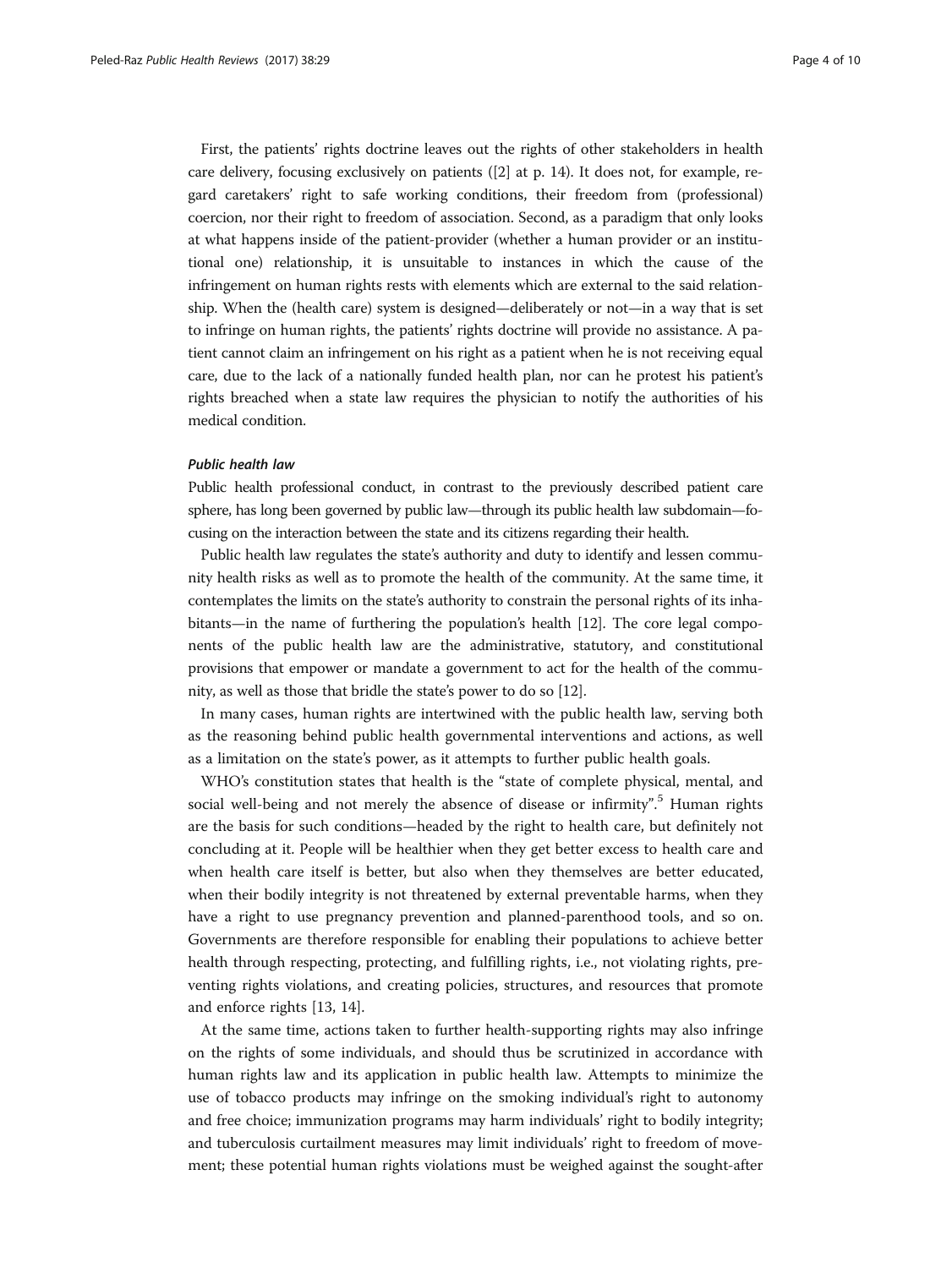public health goals, using the balancing scheme incorporated through human rights into public health law—to be later explored.

## Defining HRPC and situating it in the legal landscape

For many years, the two approaches to health promotion—patient care, governed by medical law, and patient's rights and public health, governed by public health law—were viewed as somewhat dichotomous—the one only interested with the quality of care delivered by the specific care-taker, while the other looking only at the power-play between the state and its citizens.

In this section, I will assert that HRPC is a gap-bridging approach to the promotion of both individual and community health—applying human rights discourse and human rights law onto the patient care setting while moving away from the narrow consumeristic view of health care delivery.

The HRPC approach relies on human rights law in the same way public health law often does, yet it is applicable to the patient care setting the way that patient's rights law was thought to exclusively be. By doing so, HRPC makes it possible to coherently look at the actions and interests of all the relevant players involved in the health delivery and promotion interplay—including, but not limited to, specific patients, patient groups, health care providers, policymakers, and the community at large.

HRPC functions as a health promotion and protection tool by looking for systematic, rather than anecdotal, mistreatments by health care providers, which constitute either direct or indirect (through the violation of other rights) breaches of the right to quality care and to freedom from injury and bodily integrity.

An example of a direct systematic breach of the rights to health and bodily integrity may be found in state laws that allow for the forced feeding of prisoners [\[15](#page-9-0)]. An indirect systematic harm to health may be exemplified by notification laws, requiring health personnel to notify authorities about the treatment of illegal immigrants (i.e., infringement of their right to privacy and confidentiality)—causing them to avoid seeking health care.

Systematic mistreatments are the product of either an active policy decision, as in the two above examples, or of an undesirable common practice, which the state has been neglecting to attend to. Such neglect may, for example, be found in cases where the state does not intervene in order to curtail discriminatory and sub-par health care delivery to HIV-positive patients.

Systematic problems must be systemically addressed by the state, by amending policies or regulations, ensuring appropriate training, creating monitoring services, establishing opportunities for complaint and redress, and taking disciplinary measures when warranted ([\[2\]](#page-8-0) at p. 7). Under human rights law, governments are obliged to respect, protect, and fulfill the rights contained in its signed treaties [[16\]](#page-9-0). When the state neglects to act or refrains from using the tools in its possession to abolish human rights violations, not to mention when it actively puts the harmful policy into place, HRPC calls for the use of both international and national human rights law, in order to oblige the state to conform with its obligations to the protection and advancement of health.<sup>6</sup>

As not all mistreatments in patient care amount to a violation of human rights, the HRPC approach may be viewed as narrower in its application than patients' rights law;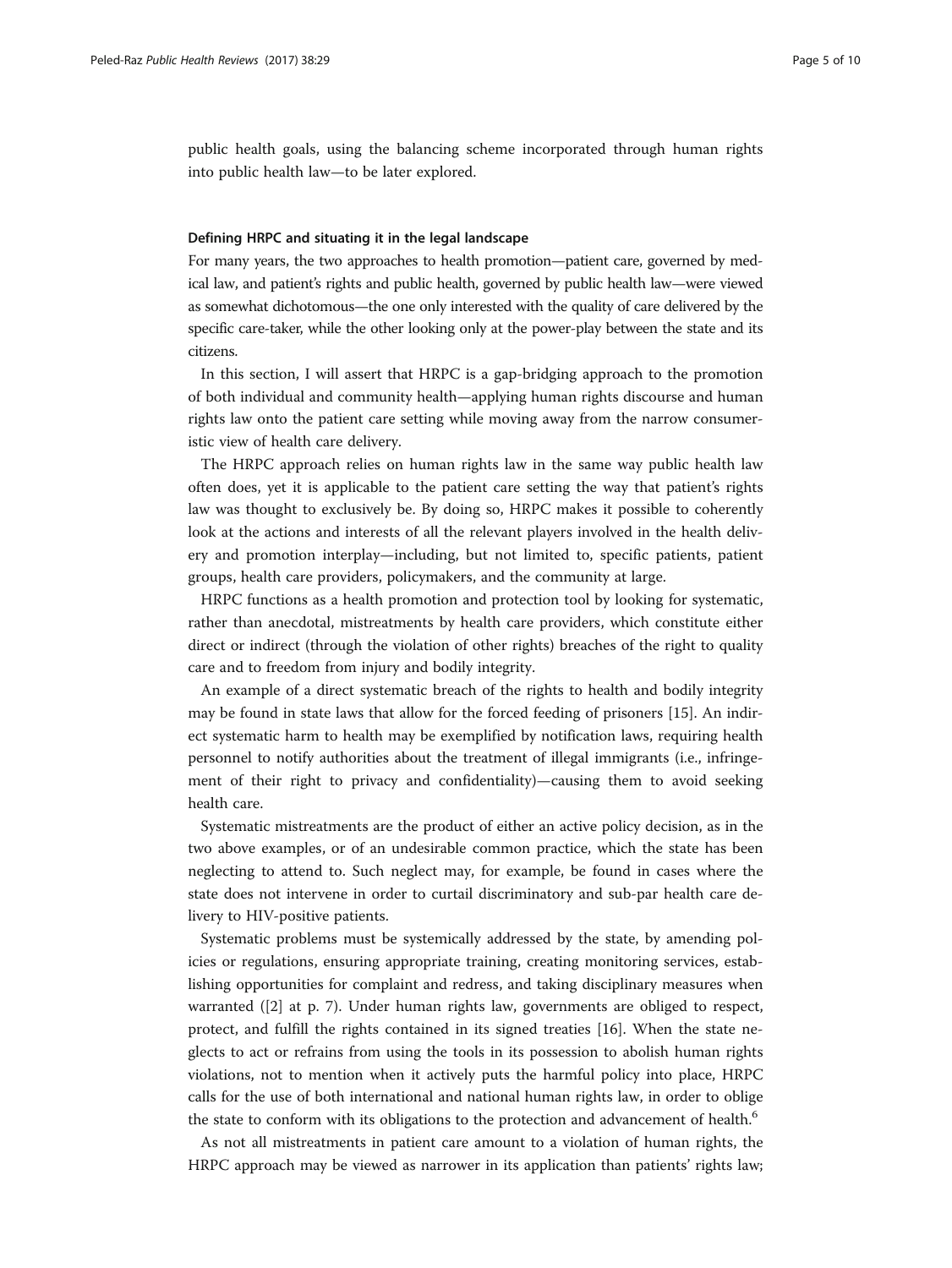yet as it is mainly based in international law, HRPC is applicable also in countries that do not have national patient's rights laws, thus allowing for the protection of rights in patient care settings in countries where the protection of patients' rights does not present a high priority for the policymakers.

More markedly, unlike patients' rights law, which regards the rights of individual patients as intrinsically paramount (as consumer protection laws tend to do), HRPC recognizes that rights of no single patient are absolute. While as concerned with informed consent, confidentiality and the right to information—just to name a few central patients' rights' fundamental concepts—HRPC automatically recognizes the need to place limitations on rights in the health context for the sake of other interests, both communal and private. It does so by balancing the protection of such elements of good care, against the state's obligation and choice to further the rights and interests of others—including the rights and interests of health care providers, which are finally given a voice, via HRPC.

## Balancing the rights to health and bodily integrity against other rights and interests

Both the International Covenant on Civil and Political Rights and the International Covenant on Economic, social and cultural rights state that rights protected thereof may be justifiably limited under certain conditions, except for the rights to life (art. 6); the right to freedom from torture and from cruel, inhuman, or degrading treatment or punishment (art. 7); the right to recognition as a person before the law (art.16); and the right to freedom of thought, conscience, and religion (art.18)—which the Covenant on Civil and Political Rights has proscribed any derogation of—all other rights may be limited as determined by law "only in so far as this may be compatible with the nature of these rights and solely for the purpose of promoting the general welfare in a democratic society" [ICESCR (art. 4)].

Correspondingly, almost every national constitutional guarantee of certain rights attaches limitations to the breadth of those rights in an effort to balance the interests of the individual with those of the community when certain conditions arise.

There are two types of limitation vehicles, the first of which is called a "derogation clause." Derogation clauses allow states to breach obligations to uphold certain rights, for reasons related to war or a public emergency, while establishing the conditions under which the state may argue that such a state of affairs exists.

The second limitation vehicle, which is central to our discussion, is called a "limitation clause" (or "clawback" clause). This legal tool allows for the suspension or restriction of guaranteed rights to which they apply, under specific conditions.

These conditions form a balancing scheme allowing for the weighing of states' powers and discretions against individuals' human rights and for a critical look at the way states use (or do not use) their powers and discretion. This balancing scheme is inherent to both public health law and the HRPC approach. Yet, while under public health law, the question at play is whether a state may infringe upon human rights; in order to further and protect the public's health, HRPC is employing the same legal scheme in order to explore the legitimacy of the state's use of its powers when the aforementioned use (or lack thereof) infringes upon individuals' health-related rights.

When ruled upon by either a national or an international court, a breach of this balancing scheme would (a) allow (and even require) the state to use its powers for the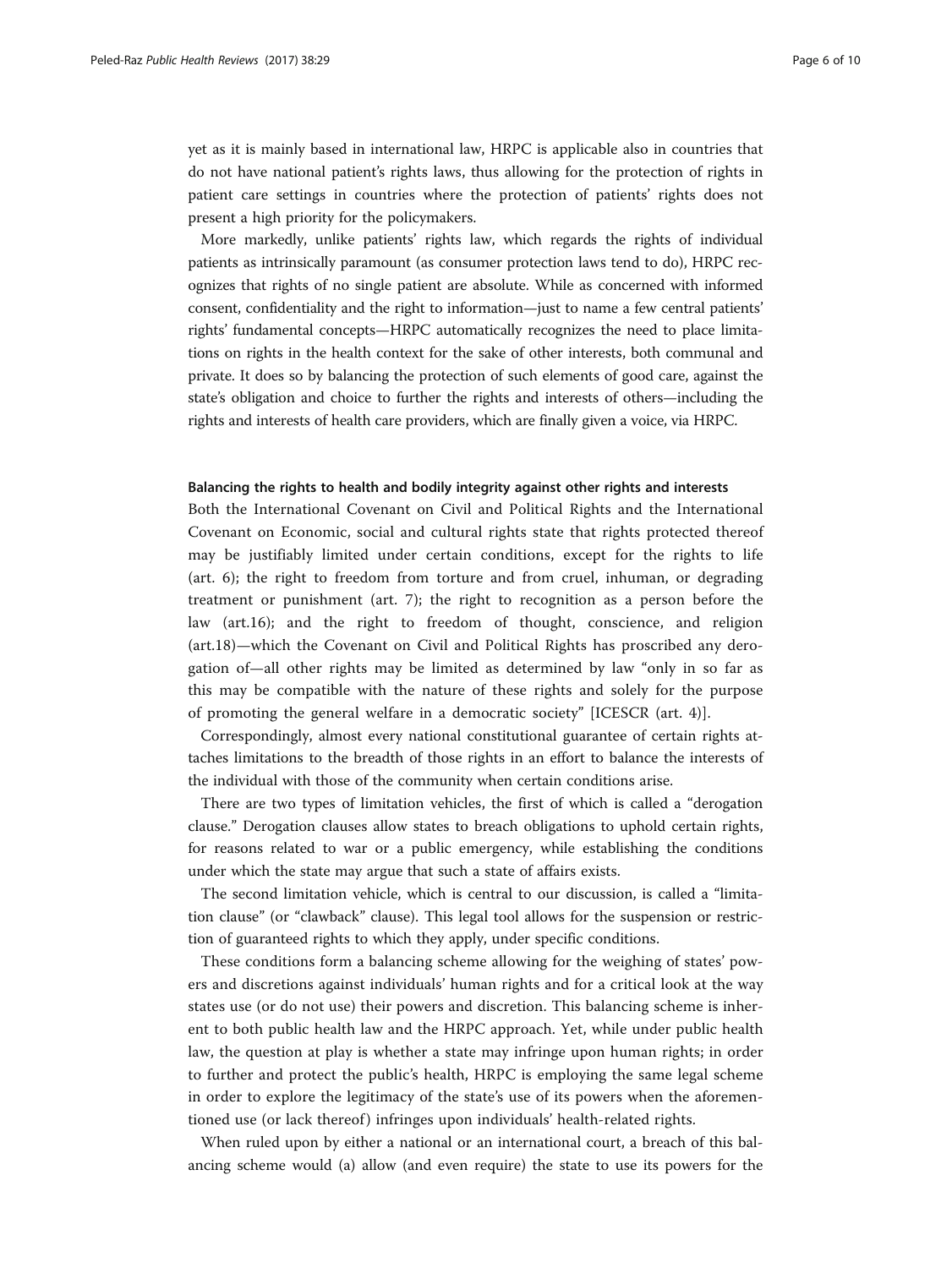sake of furthering the health of the community, despite foreseeable harms to individual's rights—under the public health doctrine—or (b) require the state to use (or cease from using) its powers, in order to protect individual's health rights—under the HRPC approach.

Although the wording of the conditions that form the balancing scheme may differ from country to country, and from state to state, it is agreed upon<sup> $\gamma$ </sup> that the following conditions are central to all limitation clauses:

- All limitation clauses shall be interpreted strictly and in favor of the individual rights at issue;
- No limitation on human rights shall be applied in an arbitrary manner;
- Every limitation imposed shall be subject to the possibility of challenge to and remedy against its abusive application;
- No limitation on individual rights shall be discriminatory in nature;
- For a limitation on individual rights to be deemed legitimate, it must
	- Respond to a pressing public or social need—assessed based on objective considerations;
	- Pursue a legitimate aim;
	- Be proportionate to that aim.
- In applying a limitation, a state shall use no more restrictive means that are required for the achievement of the purpose of the limitation.

## The application of the balancing scheme in the HRPC approach—a case study

In order to exemplify the use of the HRPC approach and the balancing scheme in its center, let us look at the following example: After falling off of the roof he was working on, a non-registered immigrant worker is rushed to the ER. He is treated for broken bones, and the physicians fear that he may suffer from a hemorrhage in his skull, and would like to hospitalize him for farther examination and surveillance. Regretfully, so the physician tells the patient, he will have to notify the authorities about the presence of an illegal immigrant in the hospital. The patient refuses hospitalization as well as divulging his identity to the staff and leaves the premise without proper treatment.

Statutory notification requirements, such as the one described here, are beyond a doubt a breach of patients' right to privacy—which consequently infringe on the right to health care, of both patients and those who refrain from approaching the health system to begin with and do not acquire a "patient" status. Yet, as it is a state-mandated breach, patients, such as the one described above, can find no remedy for the sub-par health care they receive, via medical law and patients' rights discourse.

Such a remedy could and should be sought, though, through HRPC tools. A petition can be brought forth in front of the national or international courts, claiming that the state is over-reaching its authorities and unduly infringing on individuals' rights to privacy and health.

The relevant court would then be required to consider the following questions:

a. Is the notification requirement pursuing a legitimate aim?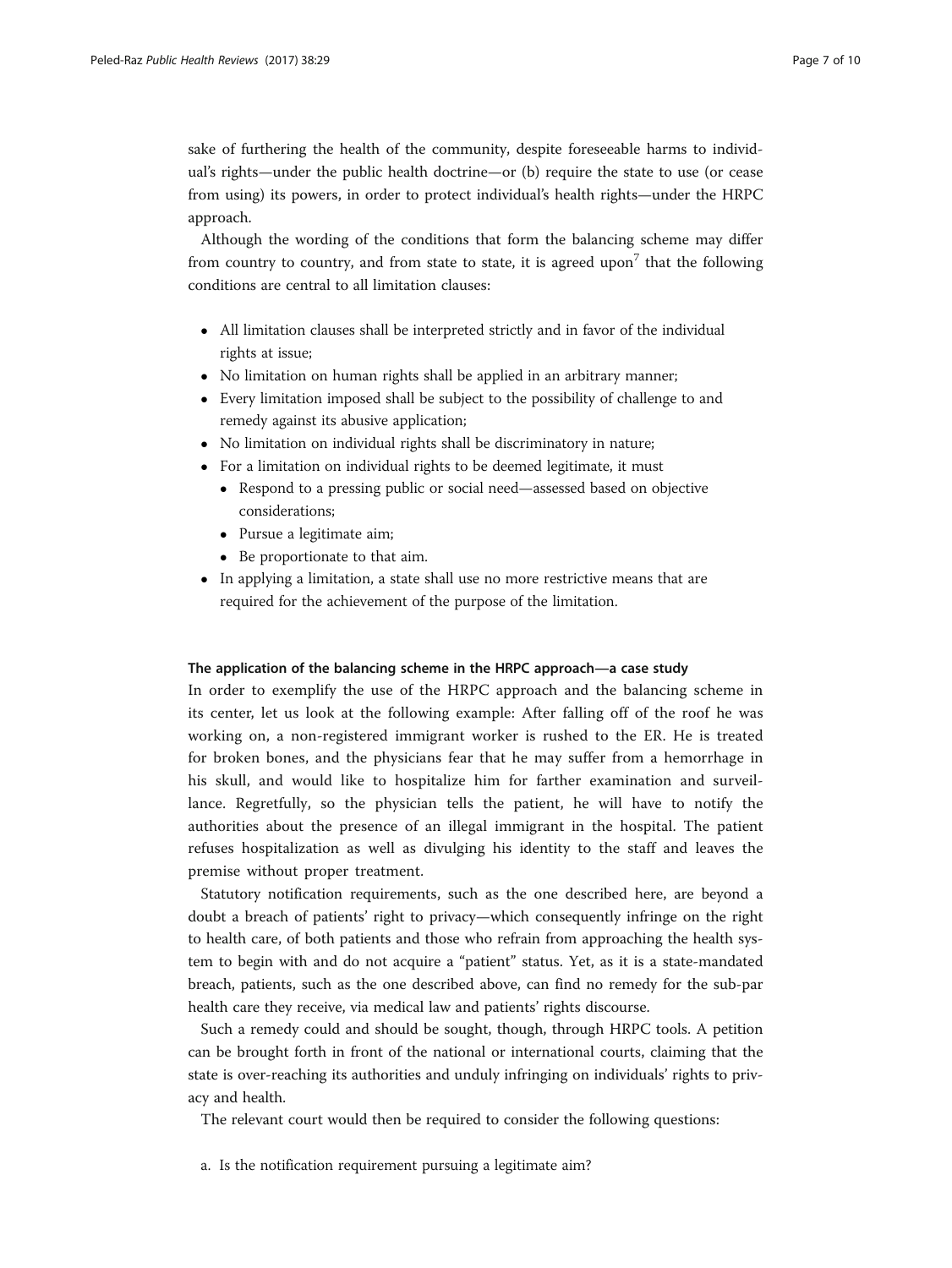It appears that notification requirements, regarding the illegal stay of immigrants, mainly aim to protect the rule of law and to prevent the violation of immigration laws. Indirectly, they aim to prevent "harms" which illegal immigration may cause to the community.

- b. Is it responding to a pressing public or social need? This question should be answered based on the data relevant to each country and each era. Relevant data should include the extant of illegal immigration experienced by the state, as well as the types and scope of harms caused by it to the community. These should be described in specifics, and not merely generally speculated upon.
- c. Is the harm to individual rights in this case proportionate to that aim? The more prominent the nature and the scope of the burden caused by illegal immigration, the more likely it is that the courts would see the infringement on individual rights as proportionate. Yet, as the harm to individual rights here is grave, only extreme burden should be deems proportional, and in any case, where it resolved that illegal immigration in of itself is not a real issue of concern and that the aim is mainly to protect the rule of law; it is likely that such a requirement would be struck down.
- d. Are there less restrictive means that may still reasonably achieve the legitimate aim? This, I believe, would serve as the main argument in favor of the abolition of this notification requirement. In order for the requirement to pass the courts' scrutiny, evidence would have to be presented, showing that (1) it plays an integral part in the minimization of law-violations, in general, and illegal immigration in particular; (2) that, if abolished, all together or specifically inside the health system, these aims will greatly suffer; and (3) that there are no other less damaging legal tools, that may take their place in furthering the worthy goal of legal obedience.

In this author's opinion, there are good chances that such a requirement would be struck down, or at least limited to non-health care venues—even in view of the current global immigration situation— dimmed un-proportional and overly intrusive.

## Conclusion

HRPC is a gap-bridging approach to the promotion of both individual and community health—applying human rights discourse and human rights law onto the patient care setting while moving away from the narrow consumeristic view of health care delivery. It functions as a health promotion and protection tool by looking for systematic, rather than anecdotal, mistreatments by health care providers—mistreatments which are the product of either an active policy decision or of an undesirable common practice— which the state has been neglecting to attend to.

By applying a HRPC approach, both national and international courts may and should serve as policy influencing instruments, protecting the rights of the most vulnerable and prejudiced against groups, which are want of a remedy through traditional patients' rights legal schemes.

## Endnotes

<sup>1</sup>Though several definitions have been suggested, medical law is referred to in this paper as "essentially concerned with the relationship between health care professionals and patients" (Kennedy I. and Grubb A. Medical Law 2000: 5).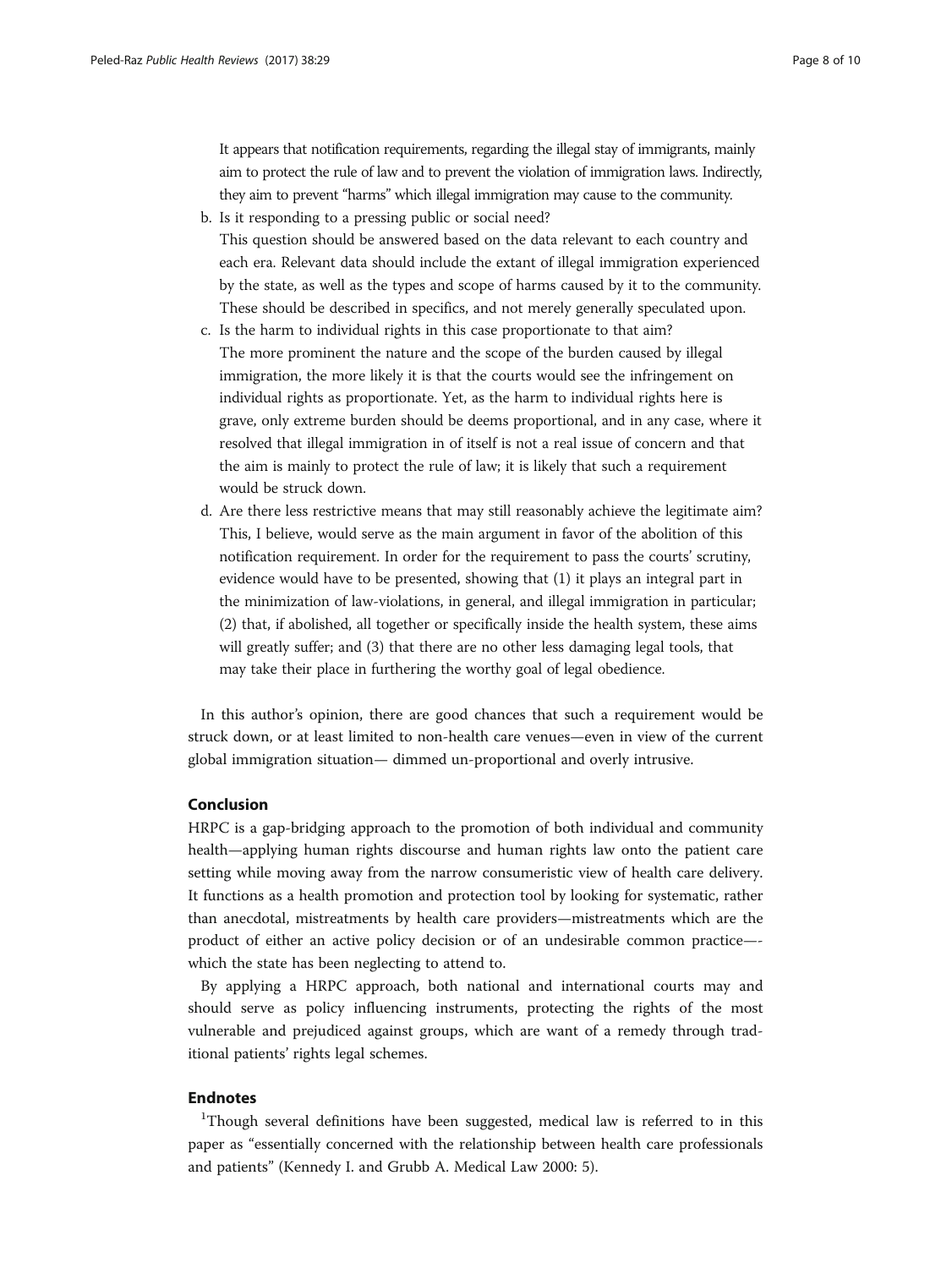<span id="page-8-0"></span> $2$ American Convention on Human Rights (adopted 1969, entered into force 1978).

<sup>3</sup>European Convention on Human Rights (adopted 1950, entered into force 1953).

<sup>4</sup>The African Charter on Human and Peoples' Rights (adopted 1981, entered into force 1986).

<sup>5</sup>WHO, Constitution of the World Health Organization, adopted by the International Health Conference, New York, June 19 to July 22, 1946, and signed on 22 July 1946 by the representatives of 61 states. World Health Organization, 1946.

<sup>6</sup>The notion of "enforcement" of treaty obligations under international law is a complex one. Both international and national courts may be petitioned and asked to rule as to a state's violation of human rights—the right to health included. Yet, the enforced consequences of such a ruling are ambiguous and varied. Also, in many cases, the sought-after relief may be achieved just by the mere existence of international debate regarding the infringement, with no actual need for a formal court intervention. On this, see Cassel D. Does International Human Rights Law Make a Difference? International Human Rights Law in Practice, Chicago Journal of International Law 2001; 2: 121, and Koh H. H. How Is International Human Rights Law Enforced, Indiana Law Journal 1998;74(1): 1397.

<sup>7</sup>See UN Commission on Human Rights, The Siracusa Principles on the Limitation and Derogation Provisions in the International Covenant on Civil and Political Rights, 28 September 1984, E/CN.4/1985/4.

#### Abbreviations

HRPC: Human rights in patient care; ICESCR: International Covenant on Economic, Social and Cultural Rights; WHO: World health organization

#### Acknowledgements

The author would like to thank Tamar Ezer, JD, and Judy overall, JD for their comments and support of this paper.

#### About the authors

Dr. Peled-Raz (LLB, MPH, PhD) is a jurist and bio-ethicist. She is a lecturer at the University of Haifa School of Public Health, where she acts as the chair of the faculty's ERB, she serves as a clinical ethicist and chairs several ethics committees.

## Funding

None.

## Availability of data and materials

Not applicable.

## Ethics approval and consent to participate

Not required

## Consent for publication

Not applicable.

## Competing interests

The author declares that she has no competing interest.

## Publisher's Note

Springer Nature remains neutral with regard to jurisdictional claims in published maps and institutional affiliations.

Received: 18 July 2017 Accepted: 27 November 2017 Published online: 20 December 2017

## References

- 1. Mann JM. Health and human rights—if not now, when? Health and Human Rights. 1997;2(3):113–20.
- 2. Cohen J, Ezer T. Human rights in patient care: a theoretical and practical framework. Health and human rights. 2013;15(2):7–19.
- 3. Strauss L. "Natural law". International encyclopedia of the social sciences. 1968.